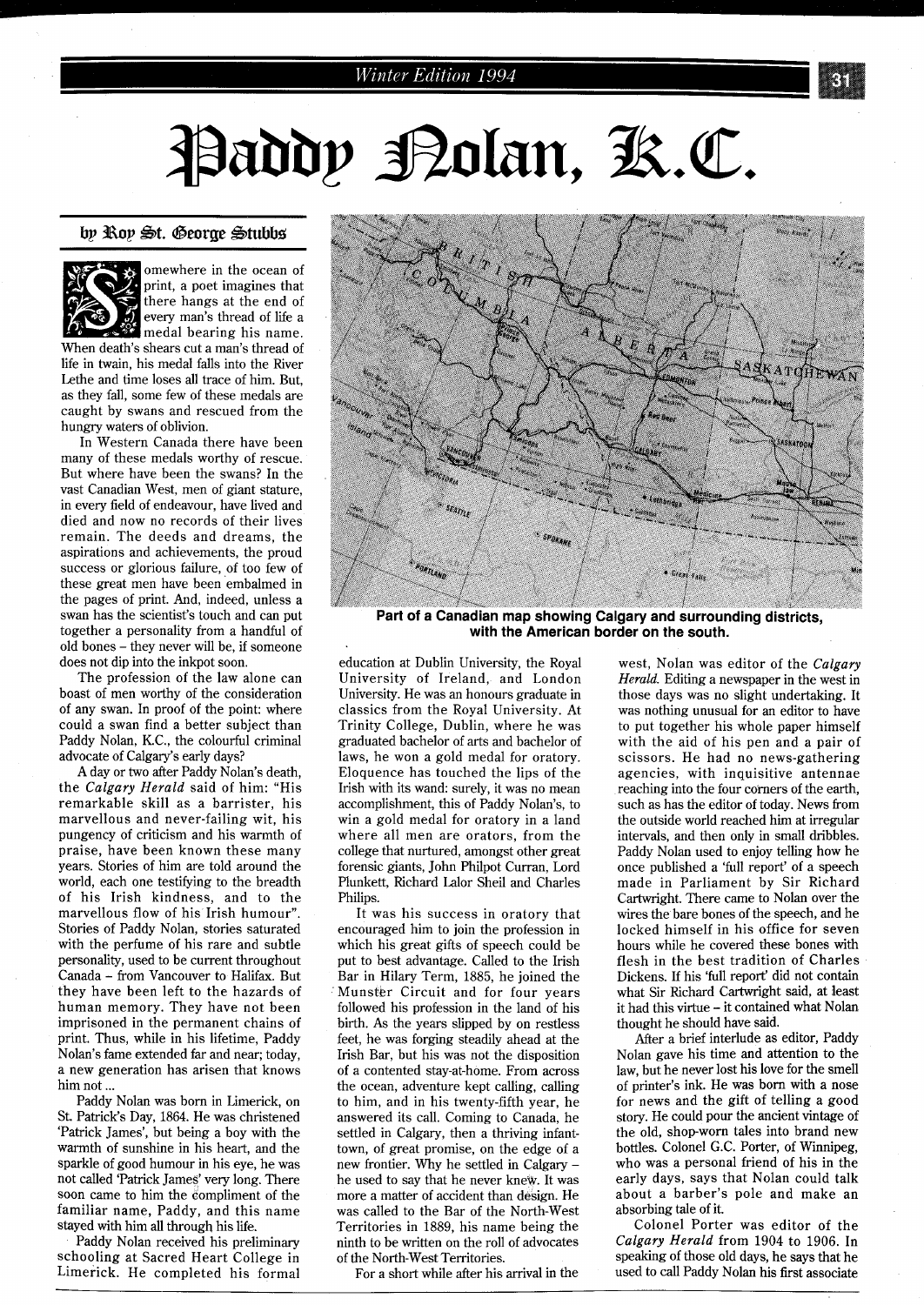## The Old Limerick Journal

editor because Nolan gave him so many stories which he had picked up while travelling about the west in connection with his work at the Bar.

37

े है

By no means a profound lawyer, yet his readiness of wit and quickness of repartee, his infinite store of good spirits, and his skill in introducing a note of humour or ridicule into the most serious situation, soon brought Paddy Nolan the reputation of being one of the most skilful advocates in the North-West Territories. Before long he came to be looked upon as one of the institutions of the west.

Ottawa early contracted the habit (it still retains) of appointing Royal Commissions to enquire into various social and economic infirmities that cry aloud for attention. While these commissions have generally a fruitless harvest, they have ever been the lawyer's gain. Some of Paddy Nolan's first work in his profession was before Royal Commissions appointed to enquire into the early problems of the west. It was not a class of work for which he had any great liking. After he had made those adjustments, which everyone coming to Western Canada from the Old Land must make, he began to give his time to the legal work for which both nature and inclinations had best fitted him. He began to specialize in criminal defence work. Except for actions for libel and slander, breach of promise of marriage and damage claims for personal injuries, he never attempted much in the civil line. He was first and foremost a jury advocate. While he never shirked any tribunal before which his work took him, he was only completely at his ease and master of his case when appearing before a jury.

Paddy Nolan practised chiefly in the courts of the North-West Territories, and in those of the provinces of Alberta and Saskatchewan when these provinces were carved out of the North-West Territories. His reputation was quickly made in the west but was of slower growth in the east. Before his death his fame had extended to New York City, where he came to be regarded as one of the greatest of criminal advocates.

It was Nolan's iron rule to gain a complete mastery of the facts of any case in which he was concerned. He seldom gave a close study to the law of his case. Once, in a half-serious, half-jesting mood, he excused his habit of giving little attention to his law thus, "The judges are supposed to know the law, and that is what they are paid for".

If a point of law came up during a trial, Nolan would take shelter behind his junior. He expected the junior to be posted on any point that might arise. He believed in division of labour and it was the junior's job to argue all questions of law. If the junior got twisted in his argument, Nolan would hasten to the rescue with his everfluent wit, and pass off the situation without bad feeling.

Paddy Nolan was the idol of the Junior Bar. To follow in his footsteps used to be the ambition of nearly every young lawyer



Paddy Nolan, with his mother, Mary, **pictured by Henry O'Shea in Limerick, circa 1867.** 

of the west. To be junior to him in a case was to have arrived in the legal profession. He never tried to hog the show. Largehearted and free from envy, he would always go out of his way to give a junior an opportunity to show his mettle. When opposing a younger man, he never purposely embarrassed him. He would pass that irrepressible wit of his in other directions.

The farmer has a saying that the size of an acre depends upon who farms it. The lawyer could say with equal force that the size of a criminal trial depends upon who conducts the defence. **A** criminal trial with the defence in the hands of Paddy Nolan was never a tame affair. It could always be relied upon to attract a capacity house no matter how ordinary the charge against the accused was.

Paddy Nolan was once defending a man charged with the theft of a steer from the ranch of W.R. Hull, a wealthy rancher of Calgary, whose cattle ranch was situated near Claresholm, some seventy miles south of Calgary. Hull knew nothing whatever of the facts of the case, but was called as a Crown witness simply to prove his ownership of the stolen steer. He was a self-made man and took a justifiable pride in the success he had made of his life, never passing up a chance to talk about himself. There was no need to crossexamine Hull, but Nolan could not resist the temptation of taking a rise out of him.

Nolan launched his cross-examination with the question: "I believe you are one of the largest ranchers in Alberta, Mr. Hull?" 'Yes, Mr. Nolan, I believe I am" was Hull's reply.

"And where are your headquarters Mr. Hull?" asked Nolan.

"In Calgary, Mr. Nolan" replied Hull.

"And where are your hindquarters, Mr. Hull?"

Thinking only of his ranch, Hull replied "In Claresholm, Mr. Nolan".

"Well, begorra" said Nolan, "if your

headquarters are in Calgary and your hindquarters are in Claresholm, you certainly are the very largest rancher in Alberta".

On one occasion, Paddy Nolan asked the court for the exclusion of all Crown witnesses. Counsel for the Crown requested that one witness, a member of the Calgary Bar, be allowed to remain in the courtroom. This witness was a mite of a man, being something under five feet in height and small in proportion. 'Altogether he presented a most insignificant appearance. Nolan looked him over slowly, then turning to the court said, "I have no objection whatever, My Lord, to this witness remaining in court upon the principle of the old legal maxim, De *minimis non curat lex.* The law does not concern itself with trifles".

It was such spontaneous flashes as these that endeared Paddy Nolan to the hearts of courtroom fans.

Shortly after his appointment to the Bench, the Hon. Horace Harvey, Chief Justice of Alberta, tried a civil action in Calgary between the late I.S.G. Van Wart, as plaintiff, and a man by the name of Richardson, as defendant. At the time of the trial, Van Wart was in business for himself but shortly afterwards he was appointed sheriff of Calgary. He was represented by Mr. Clifford T. Jones of the Calgary Bar. Richardson gave evidence on an important phase of the case and was contradicted by several witnesses for the plaintiff. Chief Justice Harvey called attention to the serious contradictions between the testimony of the defendant and the testimony of the plaintiff's witnesses and Richardson was placed on trial for perjury. Paddy Nolan appeared for the defence. To those watching the case it seemed that a conviction was inevitable, but they were not taking into consideration the cleverness of Paddy Nolan. He cross-examined Sheriff Van Wart in his best manner and finally had him so rattled and confused that he was contradicting himself on material points and made mistakes in facts far worse than the accused had done. The jury almost split their sides with laughter and the judge had to order the case withdrawn from them. For the next few days Sheriff Van Wart seemed afraid that he himself might be faced with a charge of perjury.

In Moose Jaw, Paddy Nolan once appeared in defence of a man charged with an indecent assault upon a young girl. When they learnt that he was to defend, Crown authorities paid him the tribute of briefing that formidable forensic giant, RA. Bonnar, of Winnipeg, for the prosecution. Bonnar took the complainant through her evidence with great tact. She told a convincing story, saying that she had been sent to fetch a pail of milk and that while on her way home, as she was passing a building in a deserted district, the accused had rushed out and assaulted her.

In his cross-examination of the girl, Nolan asked, with a guileless smile:

"And how much milk were you sent  $\mathfrak{w}|$ get?"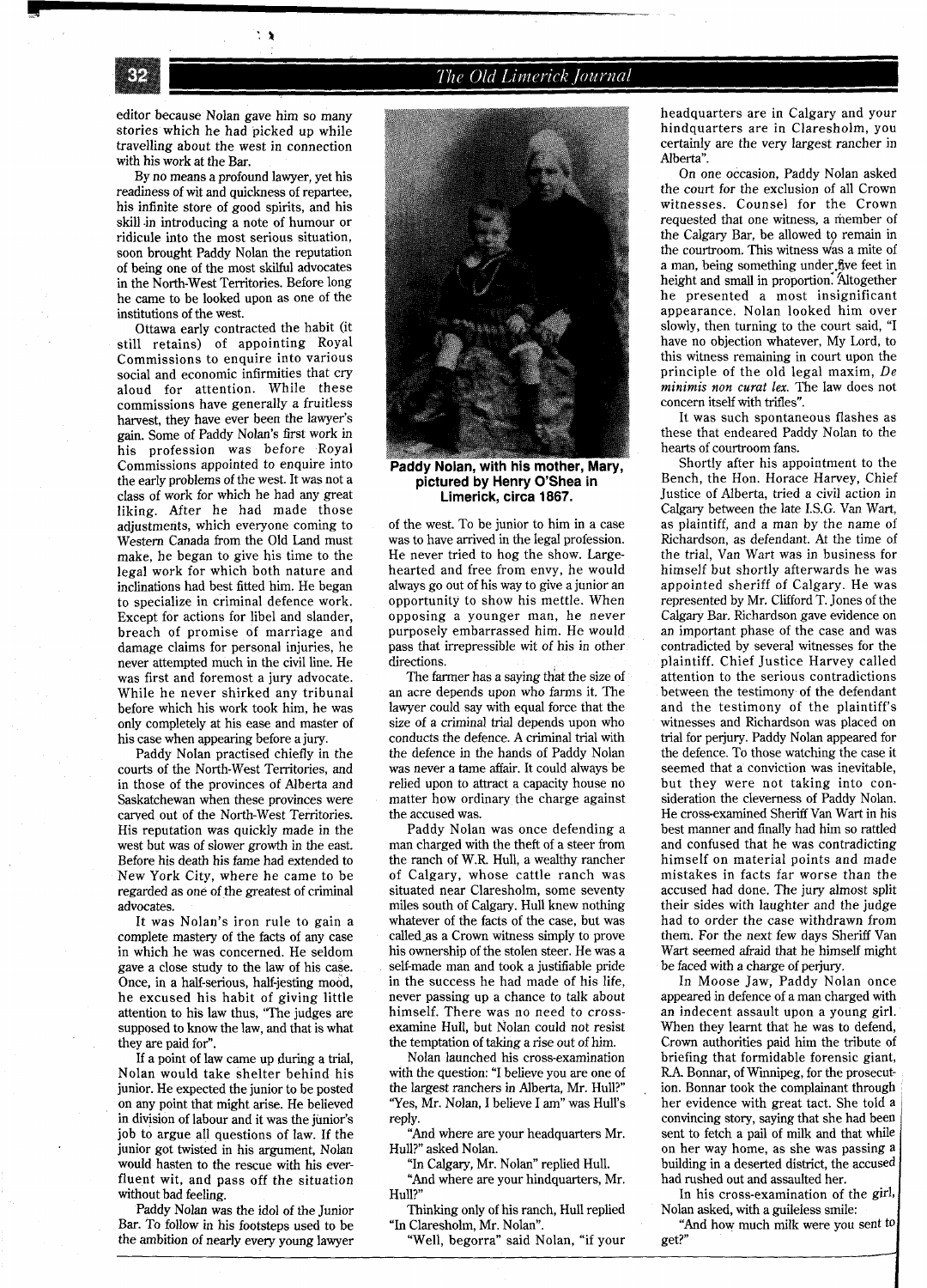

"A gallon" she replied.

"And what was the size of your pail?" "It was a gallon pail".

"Did it have a lid or cover of any sort?" "No, it had no cover at all".

'Your milk must have pretty well filled the pail?"

"It was filled to the brim".

"And when you arrived home after meeting the accused, how full was your pail then?"

'Why, it was still filled to the brim".

Nolan's summing-up of the case was brief and to the point. "Gentlemen", he said, "this young woman says that she lost her virtue, but saved her milk. What do you think about it?" By their verdict, the jury made it clear that they did not think much of the girl's story.

For many years Paddy Nolan and the Hon. Arthur L. Sifton (before his appointment, in 1903, as Chief Justice of the North-West Territories) occupied adjoining offices. Nolan appeared for the defence and Sifton for the prosecution in most of the important criminal trials of their day. When opposing each other, their methods of preparing for a trial were unique. Neither of them made any great use of the law library, but a few days before a trial they could be found in each other's quarters, leaning back in the old office chairs with their feet on the window sills, talking as if they hadn't a care in the world. But beneath their pleasant chatter there was a subtle undercurrent. They were sizing up each other in the hope that one might reveal to the other what he had up his sleeve. Whenever they crossed swords in court, there was a battle royal, but out of court they were the best of friends. They might in truth have sung the old rhyme of Judge Robert Grant:

*No quarrels have we of our own, We manage others' broils; And though we fight with all our might We've buttons on our foils; We scratch a brother lawyer's eyes Until they are out, And then we go to dine with him that night* 

*And scratch them in again.* 

Before the days of motor-cars, members of the Bench and Bar when going on circuit had to suit their convenience to the railway timetables. Often they would have to catch a train in the middle of the night. Paddy Nolan was always the life of the circuit. He would assemble a group of lawyers in his room and keep them entertained until train time. No matter what the hour, it never occurred to him to go to bed himself and he would not hear of anyone else doing so. His wit was a well which never ran dry. His stock of stories (some of them slightly blue in colour) seemed inexhaustible.

There came to be a rivalry between the judges and the lawyers on circuit as to whom should have the company of Paddy Nolan. It generally worked out that Nolan spent the earlier part of the evening with the judges, and the wee small hours with the lawyers.



Paddy Nolan, pictured shortly after his arrival in Calgary, circa 1889.

When the Hon. Arthur L. Sifton was appointed to the Bench he missed the companionship of his old friend and foeman in arms. Chief Justice Sifton took his judicial duties very seriously, never joking while on the Bench. Indeed, he seldom said a word about anything, and never an unnecessary word. His judgements were brevity itself. When presiding in the smaller towns, he used to delight in getting in touch with Paddy Nolan to 'swap' a few yarns with him. He once remarked that he would have found circuit life intolerable, what with endless waiting for trains, had it not been for Paddy Nolan.

In the 90s of the old century there was a regular epidemic of cattle rustling in the North-West Territories. Paddy Nolan invariably appeared in defence of accused persons who came to trial charged with the theft of cattle. Not many of his clients were convicted. Things came to such a pass that the members of the Stockman's Association put their heads together and concluded that nothing could be done to check the cattle thieves as long as Nolan was available for the defence. They therefore decided to take him out of circulation by appointing him special prosecutor for the Association. With Paddy Nolan prosecuting convictions became frequent, but he was not happy when engaged as a prosecutor. He soon returned the retainer of the Stockman's Association and went back to his defence work.

On one occasion at Macleod, Alberta, Nolan was prosecuting a man on a charge of cattle stealing. He made out a very strong case against the accused, but the presiding judge said he had a 'reasonable doubt' of the prisoner's guilt and so returned an acquittal. After the trial, Nolan boarded the north bound train for Calgary. Settling himself comfortably into his seat, he let his mind dwell on the judge's verdict. His well-filled valise protruded into the aisle. The judge took the same train and in passing down the aisle stumbled over Nolan's valise. When he recovered his balance, he recognised Nolan and remarked upon the size of the

baggage. "It is full of reasonable doubts, your Lordship", said Paddy, glad of the chance to get a gentle dig at the judge.

Nolan was returning to Calgary from Maple Creek, Saskatchewan, after the successful defence of a client charged with cattle stealing, when a friend complimented him on his handling of the trial and enquired what sort of fee he charged for such a heavy case. $H$  "My friend" said Nolan, "When I became a member of that profession, of which I am now such a noble ornament, I made a resolution then, from which I have never since departed, that I would never take from any man any more than he had".

Bob Edwards, one of the old brigade of splendid sinners of the west, a man whose brilliant mind sometimes lacked a balance wheel, in the days when he edited the *Calgary Eye Opener,* once rushed into Nolan's office in a state of great excitement, "Patrick", he said, "I want to go on a holiday. In fact I must go on a holiday. Things are getting me down and I must get away from them for awhile. But I have no money. I want you to advance me enough to take a holiday".

Nolan eyed him up and down, then remarked, "Sure, Bob, I will be very glad to give you money to go on a holiday just as soon as I get back from my own holiday". 'When are you going on yours?" asked Edwards expectantly. "Just as soon as a client comes in with a good lawsuit", said Nolan, and a smile like summerlightening flashed across his face.

Nolan once defended a poor widow who was charged with conducting a lottery. She had been left practically penniless and in order to raise a few dollars attempted to dispose of her husband's watch by a raffle. A few days before the case came on for trial, Nolan went to the judge who was to preside and told him such a tale of woe as to the woman's pitiable condition that the judge, knowing nothing of the charge then pending against her, out of pure compassion bought two tickets for the raffle. At the trial the charge against the woman was clearly proven. Nolan directed his argument at the heart of the judge. "Your Honour knows full well", he said, "the danger of these lotteries, and how even the best intentioned people in the community fall victim to them and out of sheer sympathy for their object commit offences by buying tickets in them, as no doubt Your Honour has done on occasion yourself'. His audacity was rewarded by a suspended sentence for his client.

The *cause celebre* with which the name of Paddy Nolan is inseparably linked is the trial of Ernest Cashel for murder. Cashel was a Wyoming cowboy who fled to Canada from the United States with a sheriffs posse at his heels. He was first heard of in the North West Territories around Red Deer where he was spending a winter with an oldtimer of the district. One day he made a visit to the bank in Red Deer and had a hundred dollar bill changed into smaller bills. His hundred dollar bill had a peculiar blue smudge on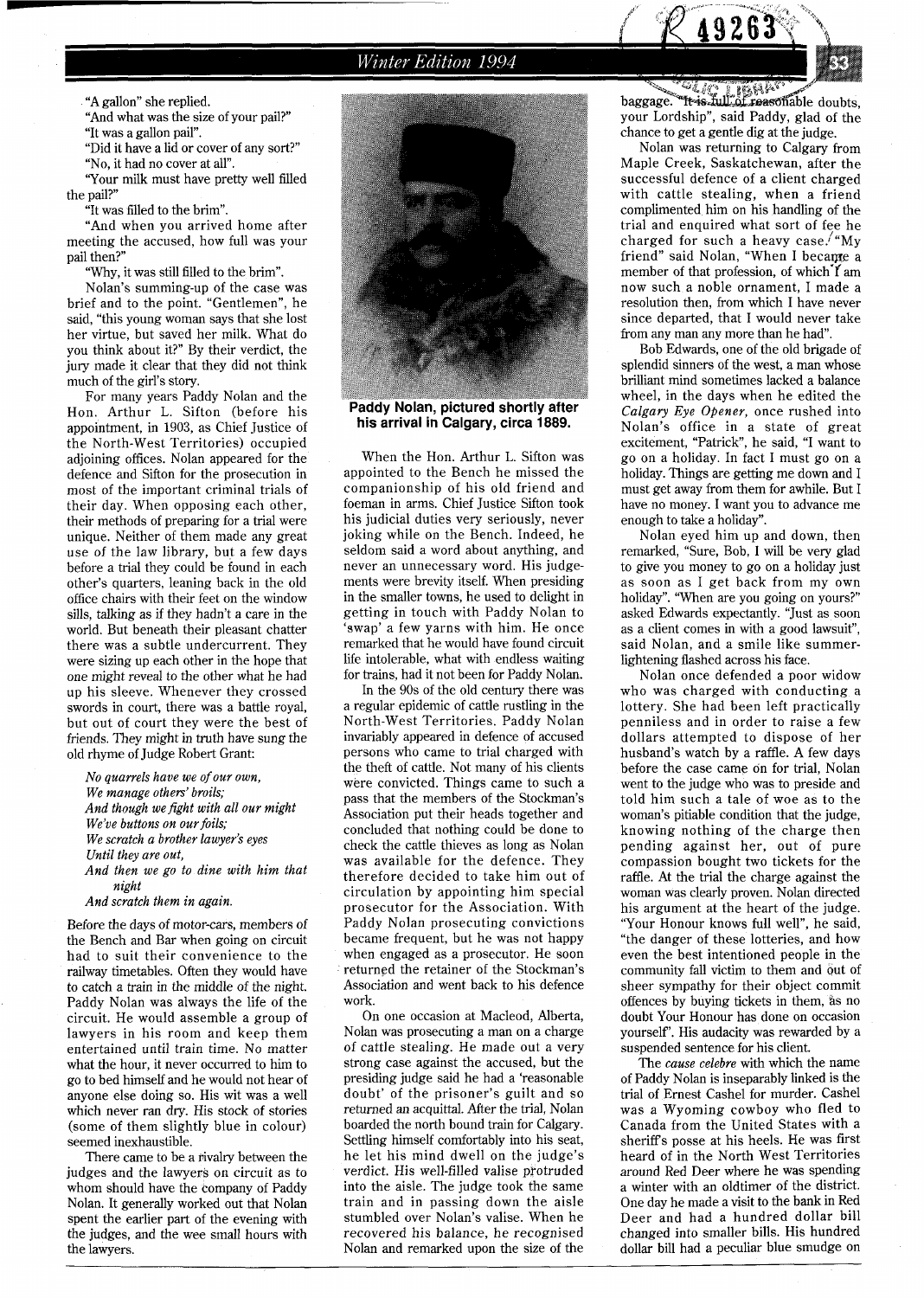

The Old Limerick Journal

one corner and the cashier recognised it as a bill he had paid to the oldtimer some weeks before. "Where did you get this bill?" he asked Cashel, purely to satisfy his own curiosity. Cashel told him that he got it from the man with whom he was living. Shortly afterwards Cashel disappeared from the Red Deer district. He turned up some time later in Calgary where he passed a rubber cheque which brought him to the notice of the police. A warrant was issued for his arrest but he could not be found in Calgary. The North-West Mounted Police were given the warrant and finally they picked him up in Moose Jaw. On the way back to Calgary, after his arrest, he jumped through the window of a moving train and escaped.

Meantime some neighbours of the oldtimer had paid a visit to his shack and had been unable to find him. They made enquiries in Red Deer and when they could learn nothing as to his whereabouts, they enlisted the services of the police in their efforts to locate him.

The story of Cashel's daring escape, together with his picture, was published in the press and a copy of the paper came into the hands of the cashier in the bank at Red Deer. Recognising Cashel as the man for whom he had changed the hundred dollar bill, a suspicion came into his mind and he went to the authorities.

The police were still searching for Cashel when the spring break-up came and the oldtimer's body, bearing marks of violence, was found in the Red Deer River. A warrant was sworn out for Cashel's arrest on a charge of murder and the search for him was intensified.

Cashel was finally found on a ranch in Saskatchewan. He was tried in Calgary with Paddy Nolan defending. The evidence for the Crown was purely circumstantial. Into the scale against the prisoner was put his unsavoury reputation, the evidence of the bank clerk, and evidence to the effect that Cashel had sold some of the personal belongings of the oldtimer. And what was there to put in the scale for Cashel? Very little, but Nolan made the most of that little. He demonstrated his ability in fighting an uphill battle and won nothing but praise for his handling of the case.

Cashel was convicted and sentence of death passed upon him. Nolan hastened to Ottawa in an attempt to get a new trial for his client. While he was interviewing the Minister of Justice, a telegram was handed to him. After reading the telegram, he said to the Minister, "never mind the new trial, my client has escaped. They will never catch him again".

Cashel had escaped indeed. The night before he was to have been hanged his brother smuggled him two six-shooters, with which he held up the three policemen who were standing watch over him in the death cell, and broke jail under their very noses.

Nolan almost proved a true prophet when he said that his client would not be caught again. For weeks Cashel was at large, preying upon the ranchers who



**paddy Nolan, circa.1910.** 

lived in the district around Calgary, always a jump ahead of the police. He took what he wanted in the way of food at the point of a gun. Several times he was eating at different ranch houses when the police called to make enquiries as to whether he had been seen. At such times he would put his pistol to the head of the rancher's wife, and say to him: "One word out of you about me and I will pull the trigger". Naturally, the rancher's regard for his wife would triumph over his desire to assist justice.

Cashel was run to earth at last hiding in the cellar of a ranch house. Police had to set fire to the house before they could capture him. During his weeks of playing hide and seek with the police, his appearance had changed almost beyond recognition. He looked more like an emaciated hermit than a well-fed cowboy. Dirt was caked on him in great layers, and his hair was growing half way down his back/

When he was captured he made one fatal mistake. In answer to a question put to him by a police sergeant he admitted that he was Cashel. In view of his changed appearance, he had to be tried a second time and this admission was his undoing. Had he kept a clamp on his tongue, sufficient doubt might have been thrown on his identity to have secured his acquittal, so changed was he from the Cashel of the first trial.

Sentence of death was passed on Cashel a second time and he was hanged. On the night of his execution, Paddy Nolan was playing a game of billiards in the Royal Hotel in Calgary. While the game was in progress, who should walk into the billiard room but the hangman. At once Nolan took after him with his billiard cue, chasing him around the tables several times. Had he caught him, it would have been too bad for the poor hangman for he would have received an awful frouncing, but Nolan was finally restrained by<br>spectators, while the hangman was spectators, while the hangman allowed to beat an inglorious retreat.

The case which Nolan regarded as his greatest forensic success was one of the last he ever tried, the case of Collard v Armstrong, an action for breach of promise and seduction. In this case he was able to wring from the jury a verdict of \$20,000.00 damages. To get a verdict for \$20,000.00 from an unsophisticated, hard-<br>headed western jury in such an action! no wonder Nolan was pleased with himself. The defendant appealed the verdict to the Supreme Court of Alberta. Nolan had no part in the appeal, for death came to him a few months before it could be heard. On the hearing before the Supreme Court, counsel for the plaintiff abandoned all that amount of the verdict in excess of \$6,000.00.

In speaking of Paddy Nolan's qualities as an advocate, the truth demands that we speak in superlatives. No matter where his lines had been cast, he would have come to the top just as cream does. While he owed his success in the forensic ring chiefly to his skill in handling witnesses, he was competent in every branch of advocacy. The swiftness and reach of his mind, the light, feather-like touch of his fancy, and the magnetism of his personality - these contributed to his success with witnesses, but his wit was the most deadly arrow in the quiver of his forensic talents. Wit has a very real place in a courtroom battle. "At the back of this little word 'wit'." says Sir Edward Parry in *The Seven* Lamps of *Aduoacy,* "lies the idea of knowledge, understanding, sense. In its manifestations we look for a keen perception of some incongruity of the moment. The murky atmosphere of the court is illuminated by a flash of thought, quick, happy, and even amusing. Wit, wisely used, bridges over a difficulty, smooths away annoyance, or perhaps turns aside anger, dissolving embarrassment in a second's laughter".

Paddy Nolan used his wit wisely. Were it needed, his experience confirms the truth of Sir Edward Parry's apt words Nolan's wit saved him from many a tigh corner in court. It enabled him to woo and win even the most forbidding jury whel he had a fighting chance for his case.

When asked what he thought **0**  himself, the philosopher replied, "Ver little when I judge, a great deal when compare". It is only by comparison that **<sup>W</sup>** can arrive at a true and just estimate of man. The tallest tree of the forest 10s something of its great height when its to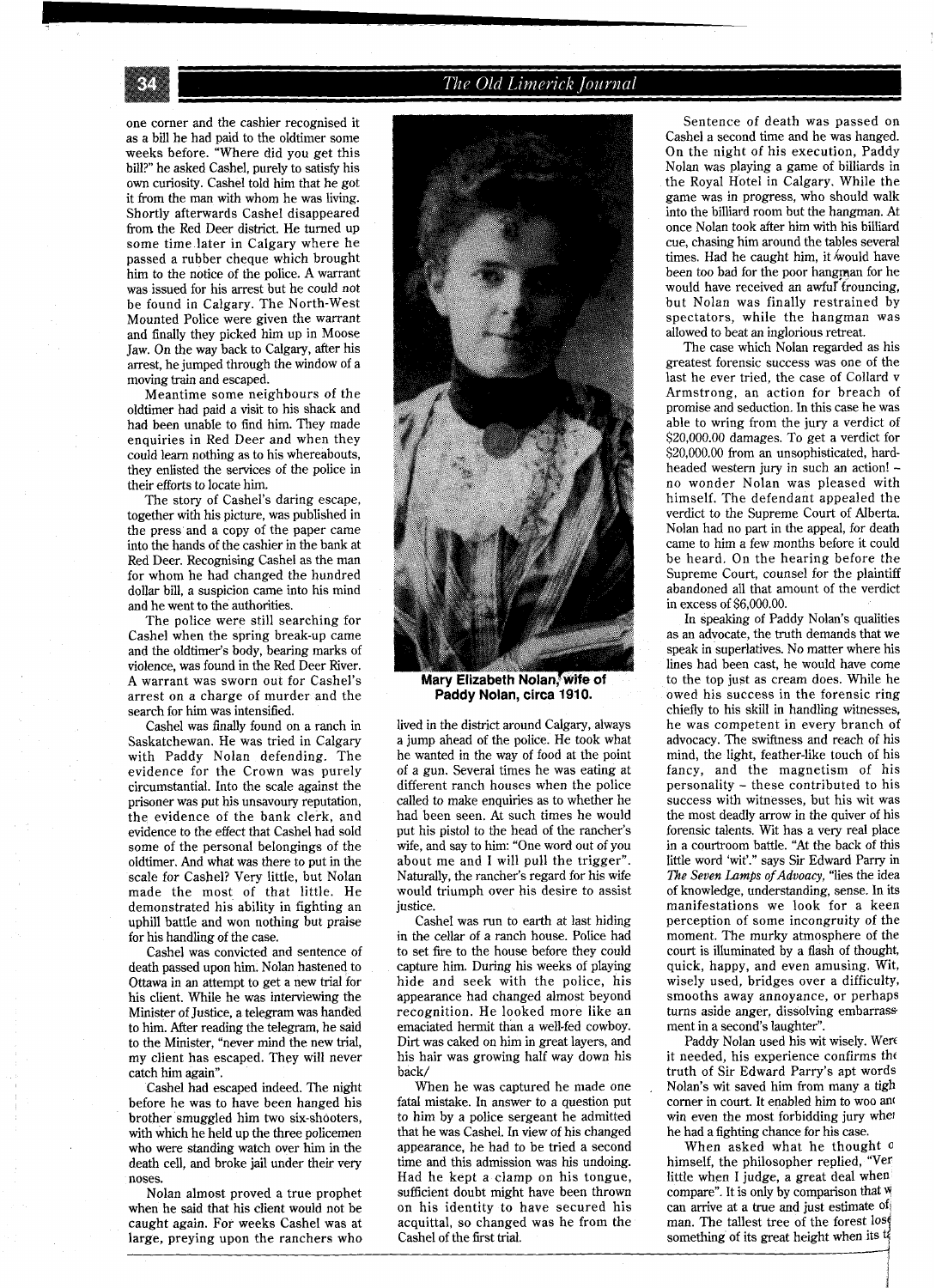## **Winter Edition 1994**



Paddy Nolan, with his wife, Mary Elizabeth, son, Harry, and the family dog, **outside their Calgary home, circa 1900.** 

neighbours fall before the axe. In his special field of criminal defence work, Paddy Nolan will stand comparison with any advocate, past or present. Indeed he needs comparison to make his forensic greatness appear.

With whom shall we compare him? With Montague Williams, the pride of the Old Bailey? Yes, in knowledge of human nature. With Earl Rogers, the brilliant criminal lawyer of California, half-genius and half-mountebank. Yes, in legitimate showmanship. With that prince of humorists, Sir Frank Lockwood? Yes, in nimbleness of wit. With the beloved Marshal1 Hall, whose memory England cherishes? Yes, in warmth of personality and broad human sympathy. With Sir John Simon? Not in learning, but in the interest with which he could invest a case ...

While he was writing his biography of Samuel Johnson, Boswell was begged to mitigate some of the asperities of the rough diamond when he was seeking to portray, life-sized, in his pages. He replied in scorn that he would not cut off Johnson's claws nor make the tiger a cat to please anybody. Brave Boswell! to set himself thus against the tendency if biographers to say nothing but good - or nothing but bad - about their subjects.

Were he living, Paddy Nolan would not thank anyone to cut off his claws or make him a cat. What he seemed to be, he was. He was honest with himself. He never mourned for that dead brother of his, the man he might have been had he always done the right thing and made the most of every opportunity. He had the fault – or was it a fault? - common to many of the restless, life-hungry, adventure-seeking spirits of the west of his day. Sometimes he cast down the gates of abstinence and wobbled a step or two from the straight and narrow path which the Puritan treads. He was the first to admit his failing. Towards the end of his career, he formed a partnership with a young lawyer named Eaton under the firm name of Nolan and Eaton. He once remarked, with subtle but humorous reference to his love of the

good things of the flesh, that he thought a better name for the firm would be Drinkin and Eatin.

In court, Nolan was once asked by the presiding judge how many oats he thought that it would take to fill a certain bucket which had been brought into the case as an exhibit. He replied with sly wit, "I don't know anything about dry measure, Your Lordship".

As Mr. John W. Dafoe says in his biography of Sir Clifford Sifton, the younger brother of the Hon. Arthur L. Sifton, "Every human life is a two-page ledger; the contrasting records must be appraised and a balance struck if justice is to be done". In the final audit of Paddy Nolan's life a substantial balance appears in the credit column. He was a greathearted, human Irishman; with a great capacity for enjoying life, but a scrupulous faculty for keeping off the toes of others. Through the dross of his faults and follies there ran a vein of the purest gold. Mary Wollstonecraft had a rule of life which she once expressed something like this: Harm no living thing and give happiness. Nolan fashioned his conduct on this rule, working it into the pattern of his everyday life. He never deliberately said an unkind word nor did an unkind deed. There was a strain of Goldsmith in him. His purse, his talent, his sympathy, were ever at the beck and call of a less fortunate person.

Paddy Nolan once aspired to a seat in the Legislature of the North-West Territories but went down to a most decisive defeat and never again paid his court to Mistress Politics. Though not born to a manner of the politician, he could make a splendid stump speech and was a prolific vote-getter when campaigning for someone else.

Nolan was once electioneering for the Hon. Arthur L. Sifton, then Minister for Public Works in the government of the North-West Territories. Sifton's constituency was in southern Alberta where a number of important mining centres were located. Sifton was an ardent prohibitionist. He did not take a drink himself, nor would he buy one for anybody else to take. A political candidate who hoped to get the miners' votes had to be one of the boys; he had to bend the knee and crook the elbow to the timehonoured tradition of inviting the miners to have a few drinks at his expense.

Nolan went into one of the mining towns a few hours ahead of Sifton and gathered as many miners as he could into the principal bar. After setting up a couple of rounds of drinks, he said, "Boys, you know Sifton is to speak here tonight. He is a fine fellow but he has one failing that I fear may cost him many votes. It is this" and he gave the signal for another round of drinks - 'Yes, it is this", he continued sadly, "he has been dreaming about a night with the boys ever since the campaign started, but he doesn't know when to stop, and I have had a devil of a time keeping him straight. If you boys will help, I think we can pull him through the meeting. I want you to see that no one asks him to take a drink, for if anyone asks him he can't refuse, and if he takes one drink, the Lord knows where he will stop". Of course there was no resisting this appeal, especially when it was made by such an advocate as Paddy Nolan. Sifton's meeting was a huge success, and at the election he polled an overwhelming majority in at least one mining town.

#### **'%z** *after dinner talk, Across the walnuts and the wine* ..."

Paddy Nolan had no rival in the west. His after dinner speeches were rare souffles of wit and whimsy, flavoured with a fragrance of the philosophy of Horace and old Omar. After the passage of a quarter of a century, his reputation as an after dinner speaker still survives though it has been nourished only on the insubstantial stuff of memory, these twenty-five years.

At a dinner given in Calgary by the late Senator Pat Burns to the Empire Press Conference, one of the speakers described a trip which a party of pressmen had made through Europe. In detailing the different countries which the party had visited, he wound up his remarks by saying that it had gone through Austria-Hungary. Paddy Nolan was the next speaker called upon. Rising leisurely from his chair, he passed his eyes over the banquet table which fairly groaned beneath the weight of the feast that had been spread upon it, and remarked in his humorous way, "These gentlemen may have gone through Austria hungry, but Pat Burns has evidently made up his mind that they will not go through Calgary hungry". Later in the evening, the speaker, whose remarks had supplied the tinder for Nolan's wit, said to him in all seriousness that Austria-Hungary was the name of a country in Europe and that the newspapermen had really suffered no privation while travelling there.

Paddy Nolan once attended a Knights of Columbus conference in New York City. At the time his fame had not spread so far afield as New York; he was down on the order papers simply as P.J. Nolan,